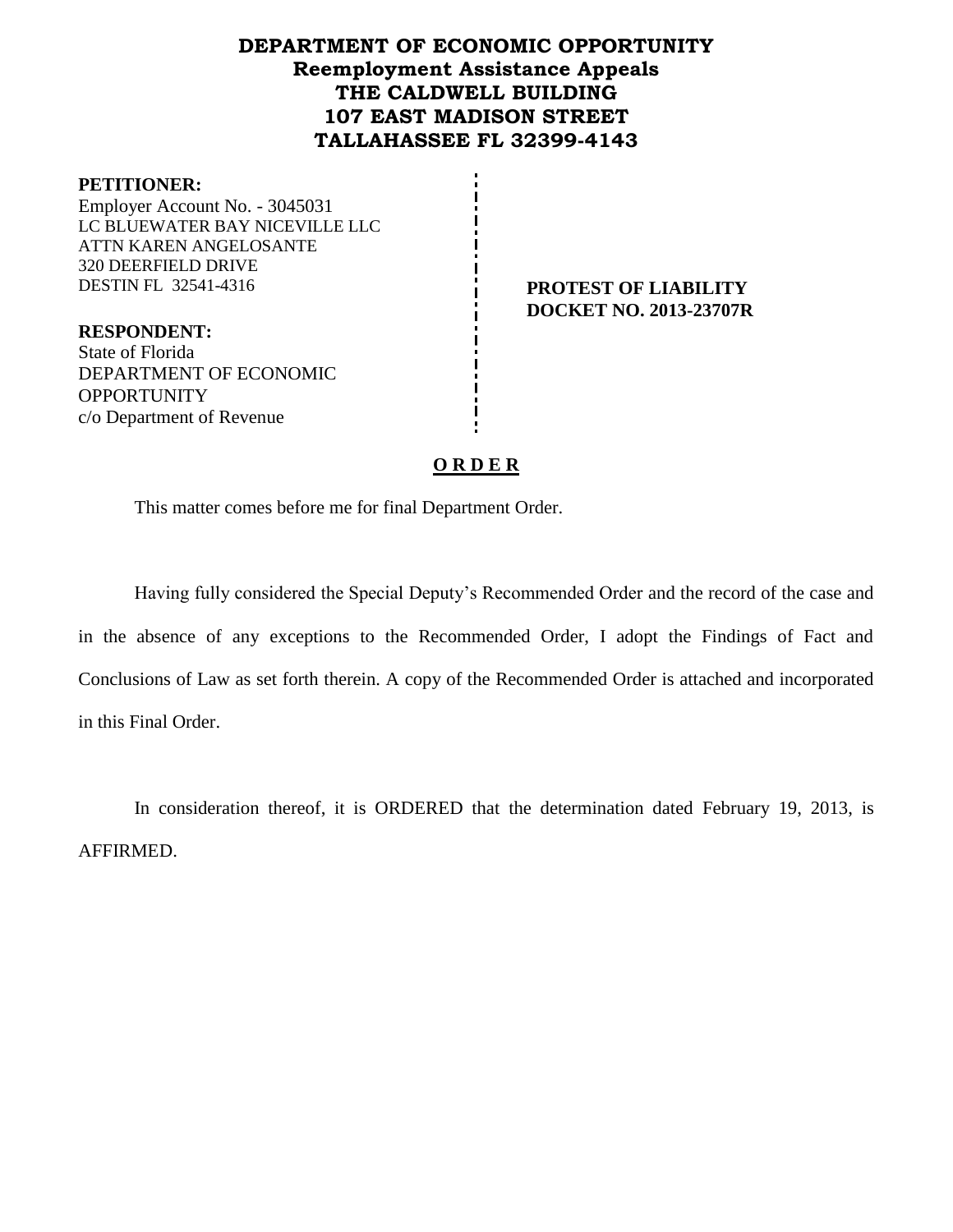#### **JUDICIAL REVIEW**

Any request for judicial review must be initiated within 30 days of the date the Order was filed. Judicial review is commenced by filing one copy of a *Notice of Appeal* with the DEPARTMENT OF ECONOMIC OPPORTUNITY at the address shown at the top of this Order and a second copy, with filing fees prescribed by law, with the appropriate District Court of Appeal. It is the responsibility of the party appealing to the Court to prepare a transcript of the record. If no court reporter was at the hearing, the transcript must be prepared from a copy of the Special Deputy's hearing recording, which may be requested from the Office of Appeals.

Cualquier solicitud para revisión judicial debe ser iniciada dentro de los 30 días a partir de la fecha en que la Orden fue registrada. La revisión judicial se comienza al registrar una copia de un *Aviso de Apelación* con la Agencia para la Innovación de la Fuerza Laboral [*DEPARTMENT OF ECONOMIC OPPORTUNITY]* en la dirección que aparece en la parte superior de este *Orden* y una segunda copia, con los honorarios de registro prescritos por la ley, con el Tribunal Distrital de Apelaciones pertinente. Es la responsabilidad de la parte apelando al tribunal la de preparar una transcripción del registro. Si en la audiencia no se encontraba ningún estenógrafo registrado en los tribunales, la transcripción debe ser preparada de una copia de la grabación de la audiencia del Delegado Especial [*Special Deputy*], la cual puede ser solicitada de la Oficina de Apelaciones.

Nenpòt demann pou yon revizyon jiridik fèt pou l kòmanse lan yon peryòd 30 jou apati de dat ke Lòd la te depoze a. Revizyon jiridik la kòmanse avèk depo yon kopi yon *Avi Dapèl* ki voye bay DEPARTMENT OF ECONOMIC OPPORTUNITY lan nan adrès ki parèt pi wo a, lan tèt *Lòd* sa a e yon dezyèm kopi, avèk frè depo ki preskri pa lalwa, bay Kou Dapèl Distrik apwopriye a. Se responsabilite pati k ap prezante apèl la bay Tribinal la pou l prepare yon kopi dosye a. Si pa te gen yon stenograf lan seyans lan, kopi a fèt pou l prepare apati de kopi anrejistreman seyans lan ke Adjwen Spesyal la te fè a, e ke w ka mande Biwo Dapèl la voye pou ou.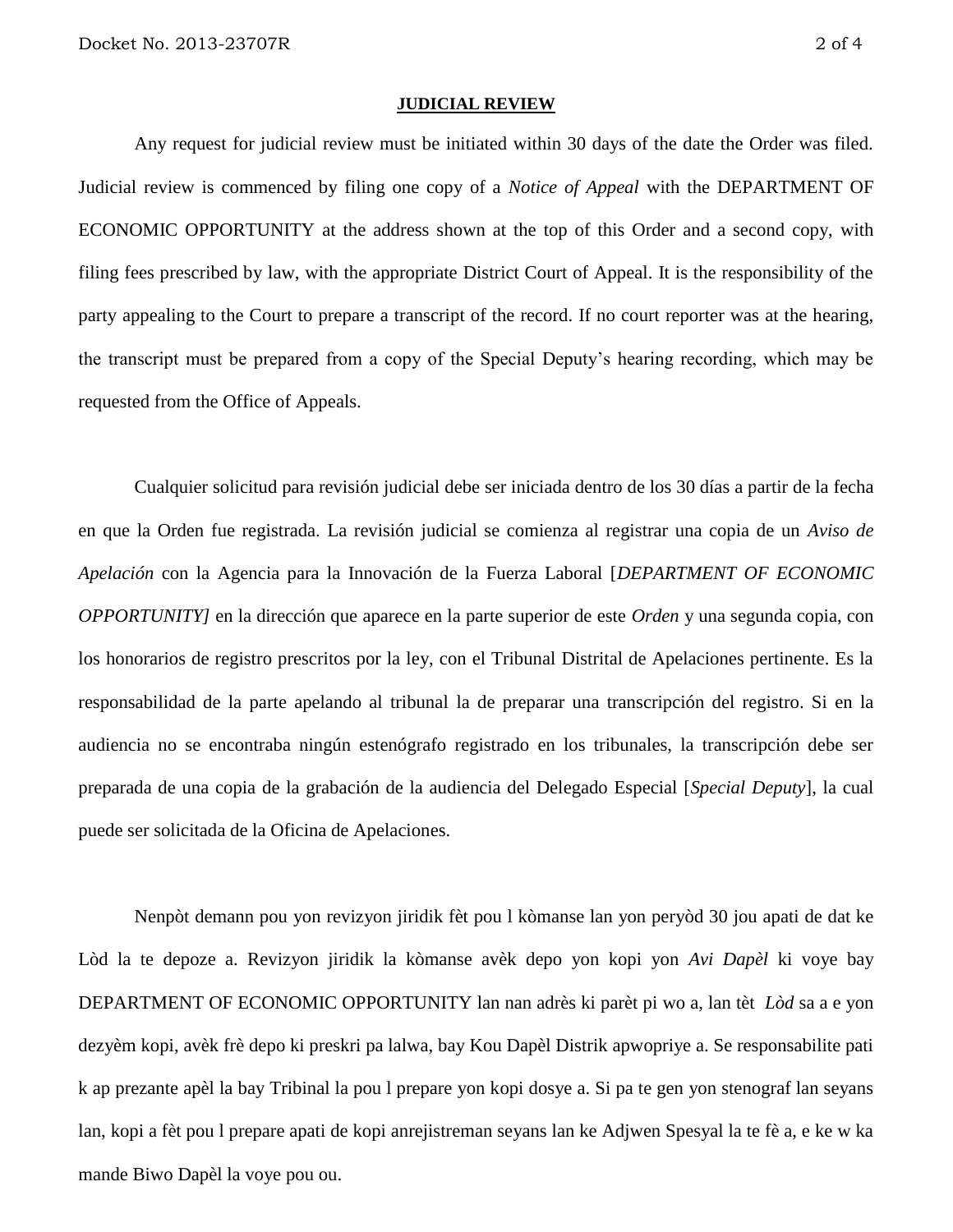DONE and ORDERED at Tallahassee, Florida, this \_\_\_\_\_\_\_ day of **August, 2013**.



Altemese Smith, Bureau Chief, Reemployment Assistance Program DEPARTMENT OF ECONOMIC OPPORTUNITY

FILED ON THIS DATE PURSUANT TO § 120.52, FLORIDA STATUTES, WITH THE DESIGNATED DEPARTMENT CLERK, RECEIPT OF WHICH IS HEREBY ACKNOWLEDGED.

 $\overline{\phantom{a}}$  ,  $\overline{\phantom{a}}$  ,  $\overline{\phantom{a}}$  ,  $\overline{\phantom{a}}$  ,  $\overline{\phantom{a}}$  ,  $\overline{\phantom{a}}$  ,  $\overline{\phantom{a}}$  ,  $\overline{\phantom{a}}$ DEPUTY CLERK DATE

#### **CERTIFICATE OF SERVICE**

**I HEREBY CERTIFY that true and correct copies of the foregoing Final Order have been furnished to the persons listed below in the manner described, on the \_\_\_\_\_\_\_ day of August, 2013**.

Shinew b.F

SHANEDRA Y. BARNES, Special Deputy Clerk DEPARTMENT OF ECONOMIC OPPORTUNITY Reemployment Assistance Appeals 107 EAST MADISON STREET TALLAHASSEE FL 32399-4143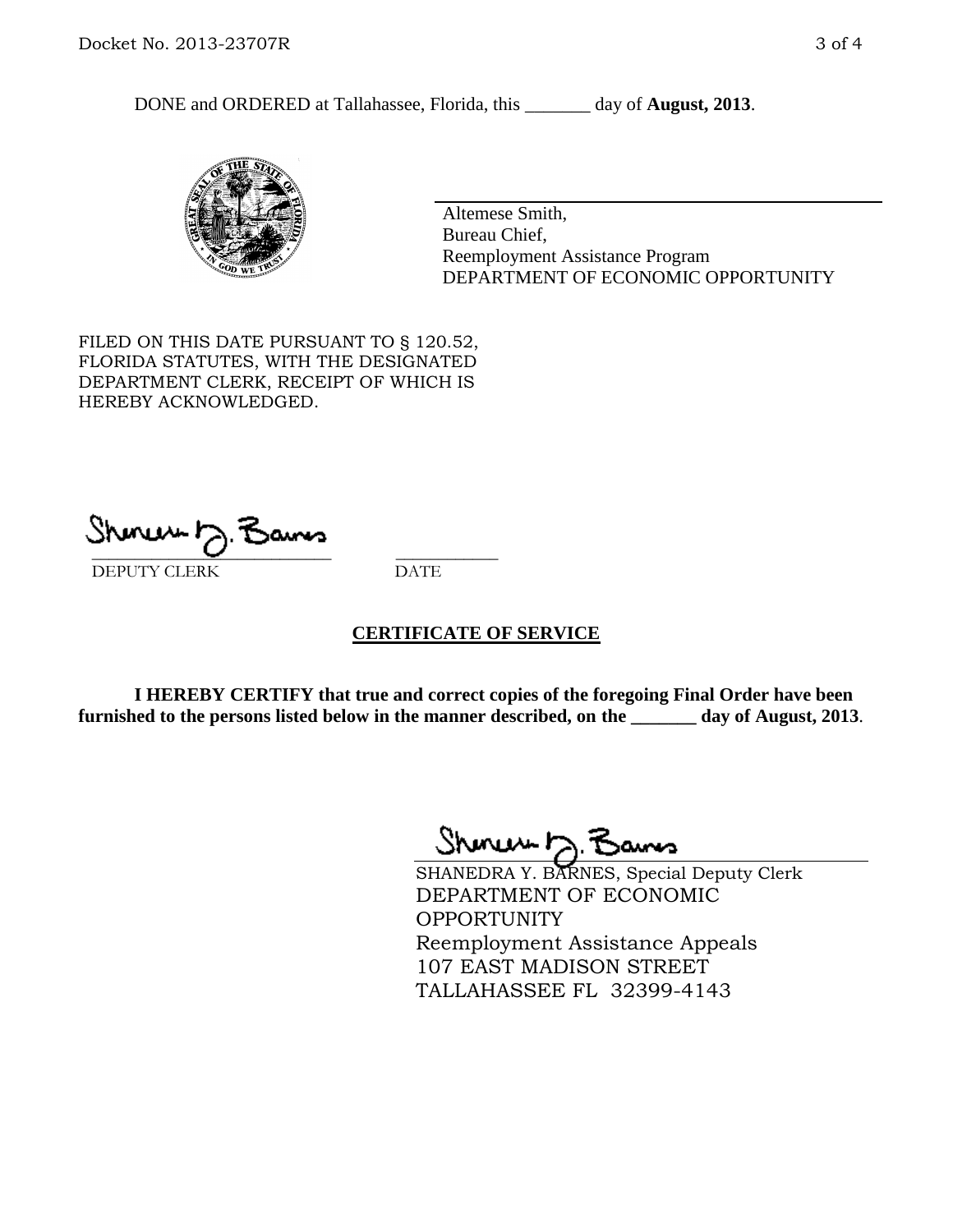By U.S. Mail:

 LC BLUEWATER BAY NICEVILLE LLC ATTN KAREN ANGELOSANTE 320 DEERFIELD DRIVE DESTIN FL 32541-4316

DEPARTMENT OF REVENUE ATTN: JODY BURKE 4230-D LAFAYETTE ST. MARIANNA, FL 32446

DEPARTMENT OF REVENUE ATTN: DIANNE AYERS PO BOX 6417 TALLAHASSEE FL 32314-6417

State of Florida DEPARTMENT OF ECONOMIC OPPORTUNITY c/o Department of Revenue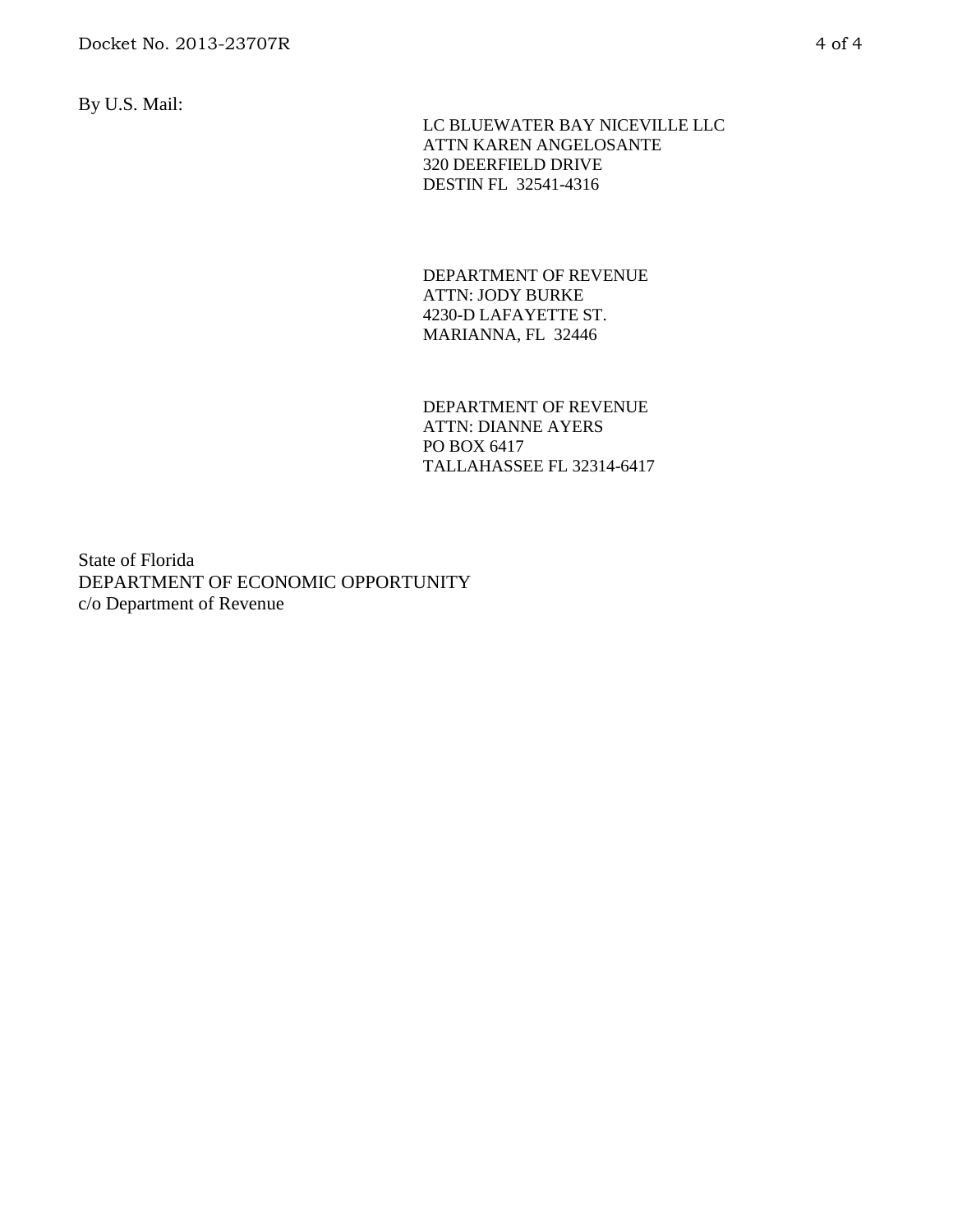#### **DEPARTMENT OF ECONOMIC OPPORTUNITY Reemployment Assistance Appeals**

MSC 347 CALDWELL BUILDING 107 EAST MADISON STREET TALLAHASSEE FL 32399-4143

| <b>PETITIONER:</b>             |  |
|--------------------------------|--|
| Employer Account No. - 3045031 |  |
| LC BLUEWATER BAY NICEVILLE LLC |  |
| ATTN KAREN ANGELOSANTE         |  |
| 320 DEERFIELD DRIVE            |  |
| <b>DESTIN FL 32541-4316</b>    |  |

**PROTEST OF LIABILITY DOCKET NO. 2013-23707R**

**RESPONDENT:** State of Florida DEPARTMENT OF ECONOMIC **OPPORTUNITY** c/o Department of Revenue

# **RECOMMENDED ORDER OF SPECIAL DEPUTY**

TO: Altemese Smith, Bureau Chief, Reemployment Assistance Program DEPARTMENT OF ECONOMIC OPPORTUNITY

This matter comes before the undersigned Special Deputy pursuant to the Petitioner's protest of the Respondent's determination dated February 19, 2013.

After due notice to the parties, a telephone hearing was held on June 18, 2013. The Petitioner, represented by its vice president, appeared and testified. The Respondent, represented by a Department of Revenue Tax Auditor III, appeared and testified.

The record of the case, including the recording of the hearing and any exhibits submitted in evidence, is herewith transmitted. Proposed Findings of Fact and Conclusions of Law were not received.

#### **Issue:**

Whether the Petitioner's tax rates were properly computed, pursuant to Section 443.131, Florida Statutes; Rules 73B-10.026; 10.031, Florida Administrative Code.

Whether the Petitioner's liability for reemployment assistance contributions was properly determined pursuant to Sections 443.1215, 1216, 1217; 443.131, Florida Statutes.

## **Findings of Fact:**

1. LC Niceville, LLC was a Michigan limited liability company which was owned and operated by Joseph Davenport and Karen Angelosante. Joseph Davenport was president of the LLC and Karen Angelosante was vice president. In early 2008 LC Niceville, LLC purchased a Little Caesar's Restaurant in Florida and operated that restaurant until July 2011.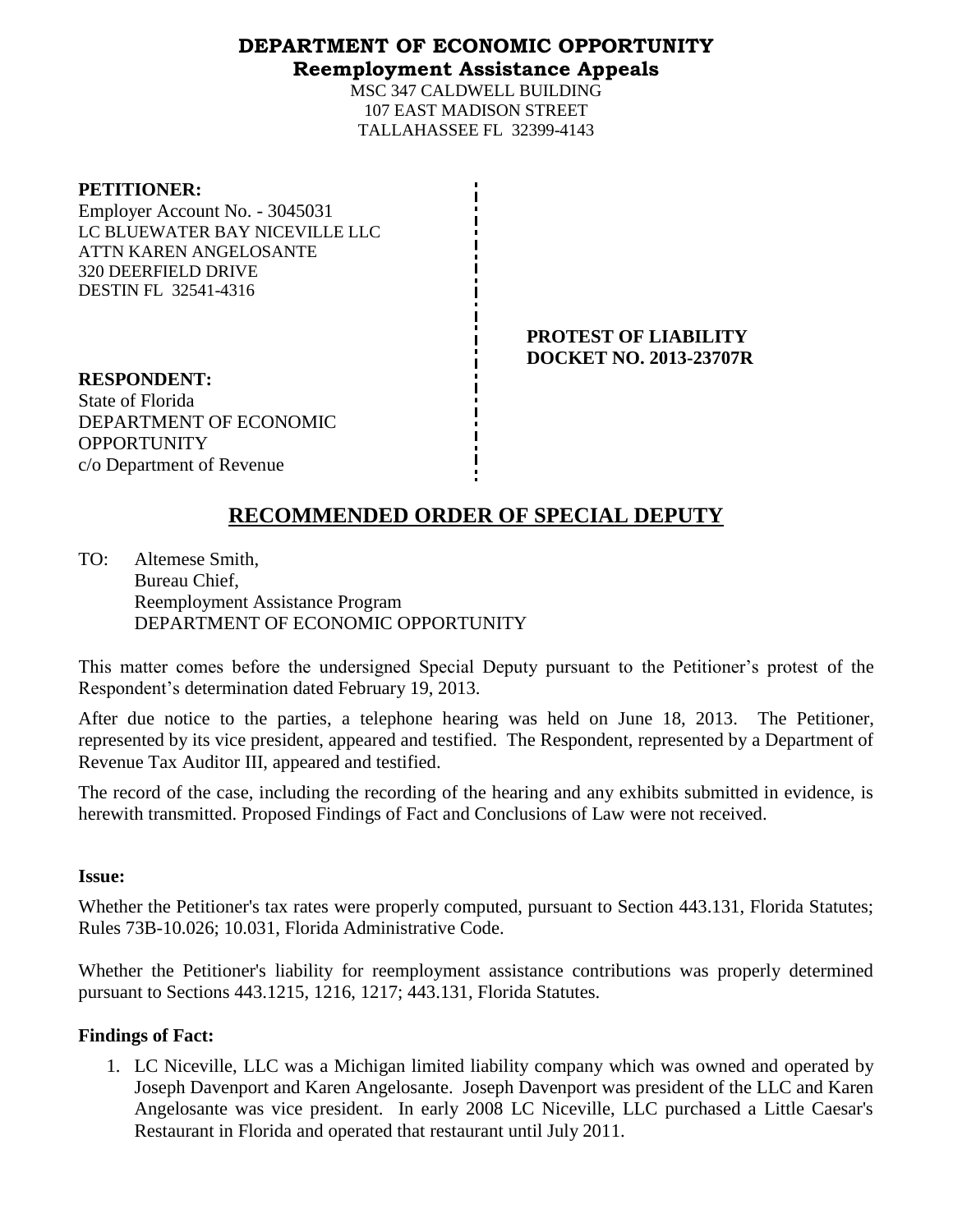- 2. Joseph Davenport and Karen Angelosante determined that the building in which the restaurant was located was too old and too small and they made a decision to move to a new location. The Petitioner, LC Bluewater Bay Niceville, LLC was formed to operate the Little Caesar's Restaurant at the new location. Joseph Davenport and Karen Angelosante are the owners of LC Bluewater Bay Niceville, LLC. Joseph Davenport is president of LC Bluewater Bay Niceville, LLC and Karen Angelosante is vice president.
- 3. The original plans were to close the restaurant operated by LC Niceville, LLC and open the new restaurant on the same date. However, the new building was not completed in time to open in July 2011 when the former restaurant closed. The Petitioner paid the employees of LC Niceville, LLC to help prepare the new restaurant for the opening. The Petitioner opened the new location in September 2011.
- 4. LC Niceville, LLC reported the wages paid to the employees for July and August 2011 and paid unemployment compensation tax on the wages. The Petitioner registered with the Department of Revenue for payment of unemployment tax effective September 2011. The Department of Revenue assigned the tax rate that is assigned to all new employers, .0270, to the Petitioner.
- 5. The Department of Revenue has a computer program which identifies the social security numbers of employees who are transferred from one employer account to another employer account. The computer program identified that twelve of the nineteen employees reported by LC Niceville, LLC during the third quarter 2011 were also reported by the Petitioner. Further investigation revealed that Joseph Davenport and Karen Angelosante were the officers of both companies.
- 6. By determination dated February 19, 2013, the Department of Revenue notified the Petitioner that since it appeared that the Petitioner had acquired the workforce of LC Niceville, LLC, and since it appeared that there was common ownership, management, or control of the two companies at the time of the transfer, the unemployment tax rate earned by LC Niceville, LLC was transferred to the Petitioner effective October 1, 2011. The Petitioner filed a timely protest by mail postmarked March 1, 2013.

## **Conclusions of Law:**

- 7. Section 443.131(3), Florida Statutes, provides:
	- (g) *Transfer of unemployment experience upon transfer or acquisition of a business.*--Notwithstanding any other provision of law, upon transfer or acquisition of a business, the following conditions apply to the assignment of rates and to transfers of unemployment experience:
		- 1.a. If an employer transfers its trade or business, or a portion thereof, to another employer and, at the time of the transfer, there is any common ownership, management, or control of the two employers, the unemployment experience attributable to the transferred trade or business shall be transferred to the employer to whom the business is so transferred. The rates of both employers shall be recalculated and made effective as of the beginning of the calendar quarter immediately following the date of the transfer of the trade or business unless the transfer occurred on the first day of a calendar quarter, in which case the rate shall be recalculated as of that date.
- 8. Section 443.131(3)(g)7.b., Florida Statutes, provides that "trade or business" shall include the employer's workforce.
- 9. Rule 73B-10.031(3), Florida Administrative Code, provides in pertinent part that for the purpose of implementing Section 443.131(3)(g), F.S.:
	- (a) The term "ownership" means any proprietary interest in a business, including, but not limited to, shares of stock in a corporation, partnership interest in a partnership or membership interest in a Limited Liability Company (LLC).
	- (b) "Common ownership" exists when a person has ownership in two or more businesses.
	- (c) A person in "management" includes any officer or director of a corporation, owner of a sole proprietorship, partner in a partnership, manager of an LLC, or person with the ability to direct the activities of an employing unit, either individually or in concert with others.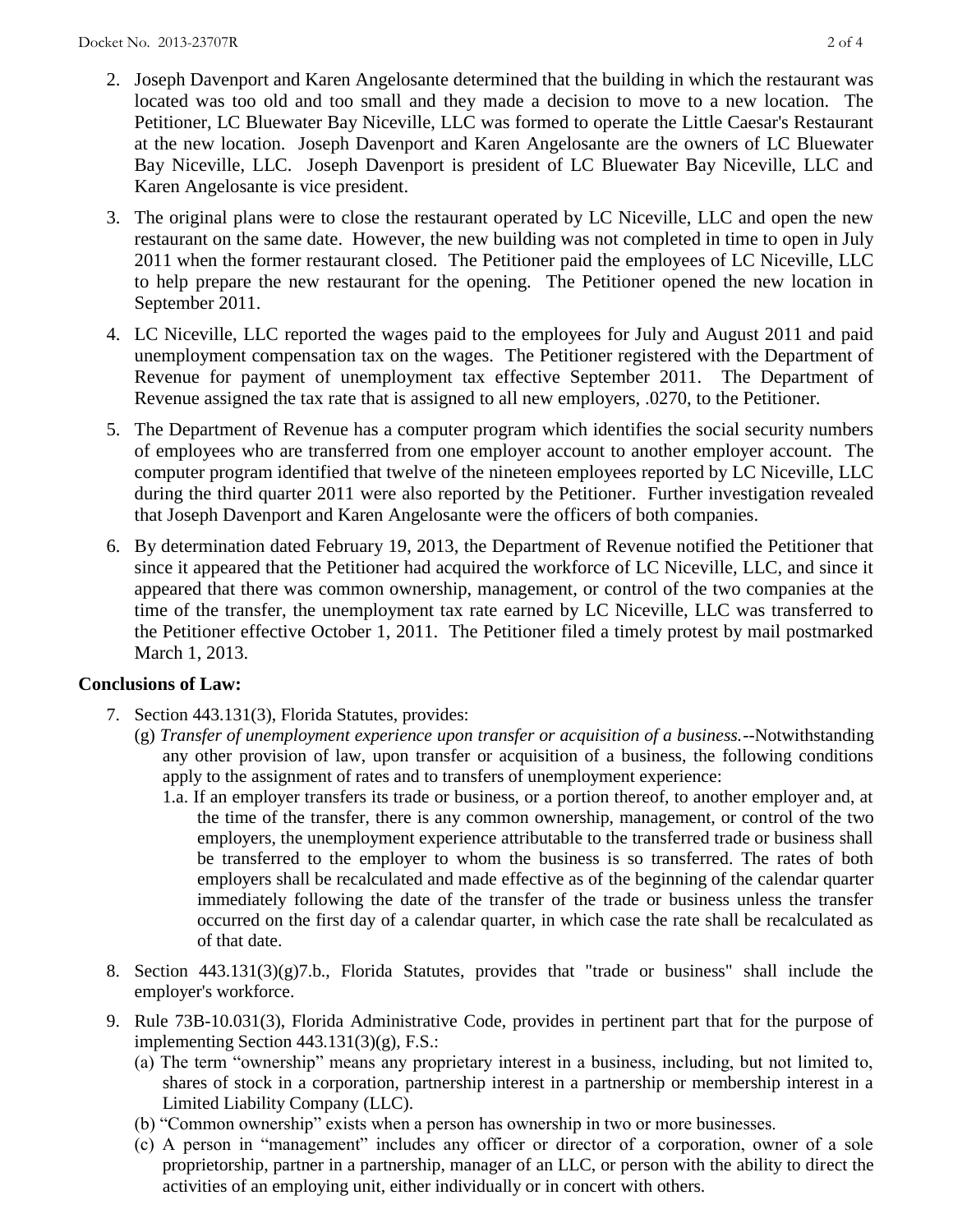- (d) "Common management" exists when a person concurrently occupies management positions in two or more businesses.
- (e) A person in "control" of a business includes any officer or director of a corporation, owner of a sole proprietorship, partner in a partnership, manager of an LLC, or other person with the ability, directly or indirectly, individually or in concert with others, to influence or direct management, activities or policies of the business through ownership of stock, voting rights, contract, or other means. Control exists when an employee leasing company dictates or specifies the businesses with which a client company must contract.
- (f) "Common control" exists when a person or group of persons has control of two or more businesses.
- (g) The phrase "transfer or acquisition" encompasses any and all types of transfers and acquisitions including, but not limited to, assignments, changes in legal identity or form, consolidations, conveyances, mergers, name changes, purchase and sale agreements, reorganizations, stock transfers and successions.
- (h) The phrase "trade or business or a portion thereof" includes but is not limited to assets, customers, management, organization and workforce.
- (i) For the purpose of determining issues relating to the transfer of employment records upon transfer or acquisition of a business, the term "person" has the meaning set forth in Section 7701(a)(1) of the Internal Revenue Code.
- 10. The Petitioner does not dispute that there was common ownership, common management, and common control of LC Niceville, LLC and the Petitioner. It is the Petitioner's position that although most of the employees of LC Niceville, LLC were hired by the Petitioner, there was no continuation of a business. The restaurant operated by LC Niceville, LLC closed in July 2011 and the restaurant operated by the Petitoner did not open until September 2011.
- 11. The Petitioner's testimony reveals that it was the original plan to close the old restaurant and open the new restaurant at the same time. Since the new restaurant was not ready for opening when the old restaurant closed the employees were utilized to prepare the new restaurant for opening. Thus, the Petitioner acquired the workforce of LC Niceville, LLC. The acquisition of the workforce constitutes the acquisition of the trade or business, or a portion thereof, from LC Niceville, LLC.
- 12. Since it has been shown that the Petitioner acquired the workforce of LC Niceville, LLC, and that at the time of the acquisition there was common ownership, management, or control, the law requires that the unemployment experience of LC Niceville, LLC be transferred to the Petitioner effective the beginning of the following calendar quarter, October 1, 2011.

**Recommendation:** It is recommended that the determination dated February 19, 2013, be AFFIRMED. Respectfully submitted on June 21, 2013.



R. O. SMITH, Special Deputy Office of Appeals

A party aggrieved by the *Recommended Order* may file written exceptions to the Director at the address shown above within fifteen days of the mailing date of the *Recommended Order*. Any opposing party may file counter exceptions within ten days of the mailing of the original exceptions. A brief in opposition to counter exceptions may be filed within ten days of the mailing of the counter exceptions. Any party initiating such correspondence must send a copy of the correspondence to each party of record and indicate that copies were sent.